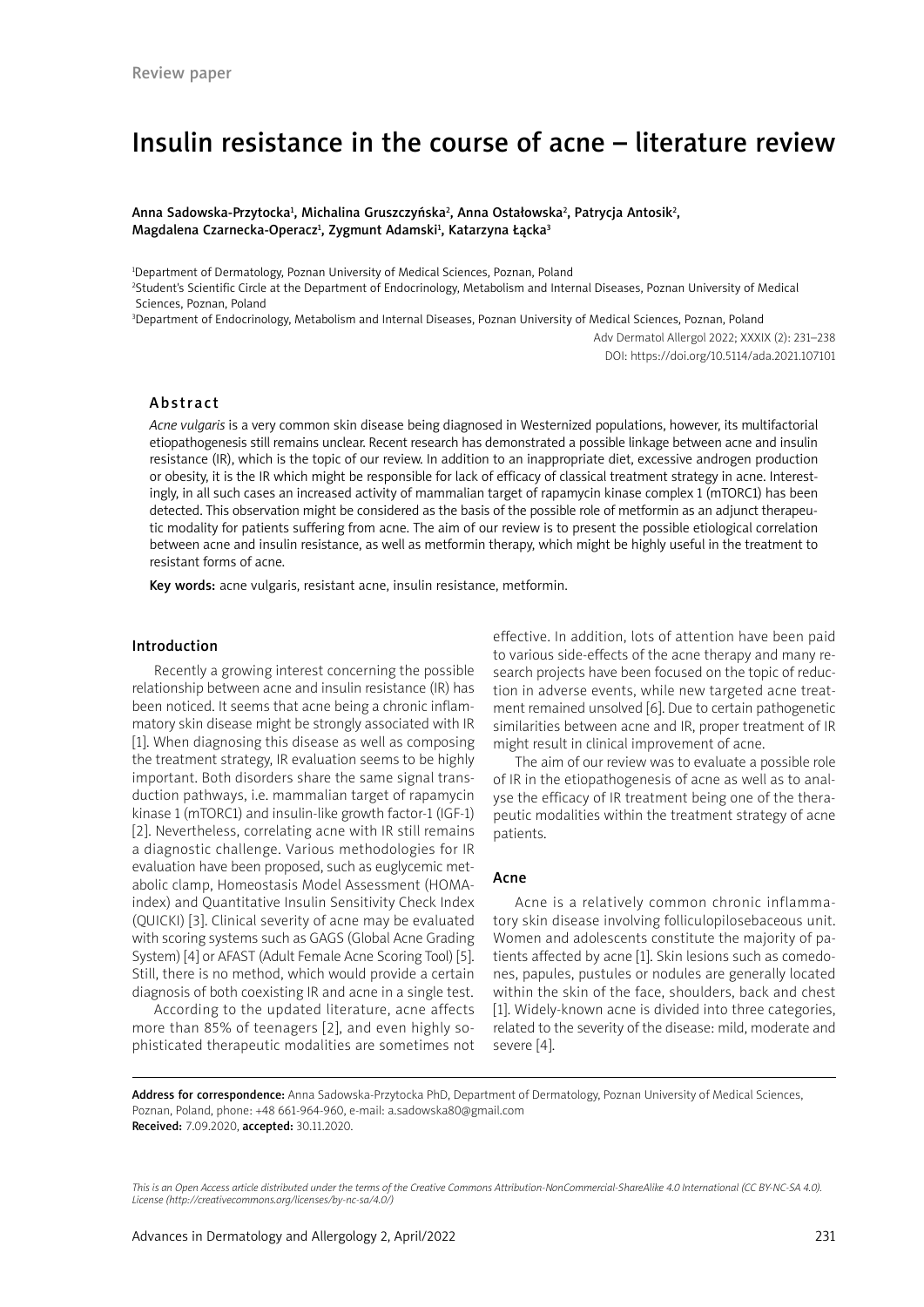Acne is a very heterogeneous disorder associated with highly complex etiopathology. It includes excess production of sebum (hyperseborrhea), hyperkeratosis and inflammation [7]. Many transcription factors such as forkhead box protein O1 (FoxO1), 1,25-dihydroxyvitamin D and calcium are connected with sebum production [8].

Abnormal hormones function – hyperandrogenemia, hyperinsulinemia and an elevated level of insulin growth factor-1 (IGF-1) have the crucial role in the acne development as well. Hyperinsulinemia is responsible for increased proliferation and dysfunction of keratinocytes by stimulation of IGF-1 receptors. Hypersecretion of IGF-1 leads to abnormal sebum production, hyperproliferation of sebocytes and lipogenesis [1]. The synthesis of androgens is promoted by insulin and IGF-1. Moreover, IGF-1 enhances androgen receptor signal transduction. As a consequence, the elevated androgen level encourages hyperseborrhea [1].

*Acne vulgaris* tends to be regarded as a disease of Western civilization due to the fact that the increased serum level of insulin/IGF-1 is in addition significantly correlated with a high intake of carbohydrates, insulinotropic milk and dairy products [2]. In the study published by Cerman *et al.*, higher dietary glycaemic load and milk consumption in acne patients in comparison to the control group have been proven [9], whereas acne has not been observed in populations with a Palaeolithic type of eating habits [2]. The hyperglycaemic diet activates mTORC1 leading to both dysfunction of the sebaceous gland and development of IR via ribosomal protein S6 kinase  $\beta$ 1 (S6K1) [1] and supresses FoxO1, which is responsible for repressing the androgen receptor, androgen signalling, synthesis of hepatic IGF-1 and regulating lipogenesis. Inactivated, does not influence on mTORC1 [1]. Consumption of a lower amount of products mentioned above decreases severity of inflammation, lowers production of proinflammatory chemokines and reduces the size of sebaceous glands [1]. The relationship between acne and lifestyle habits has been further investigated by many researchers. Stewart *et al.* have recorded statistically significant concomitance of vitamin D deficit and a positive tissue transglutaminase antibody serum level whereas no correlation of the vegan diet or increased body mass index (BMI) with acne development has been proven [10]. Snast *et al.* confirmed that overweight and obesity are inversely associated with acne [11]. Moreover, a positive correlation between the higher BMI and severity of acne has been recorded [12].

The role of *Cutibacterium acnes* in the pathogenesis of acne still remains unclear. There is no significant difference in terms of skin colonization with *C. acnes* between acne patients and patients without signs and symptoms of the disease. Therefore, it has been absolutely clear already for a long time that *C. acnes* and proliferation of this microbe within the skin of patients are not the basic causative factors in acne [8, 13]. Nevertheless, abnormal

load of *C. acnes* is linked to sebaceous follicles due to a high concentration of lipids in this area [1]. *S. epidermidis* inhibits proliferation of *C. acnes* therefore modification of skin microbiota is considered to be a logical treatment modality in acne [13].

Acne may also occur in the course of many endocrinological disorders. An intensified sebum excretion rate in patients with acromegaly was observed by Burton *et al.* in 1972 [14]. Growth hormone (GH) induces production of IGF-1 stimulating lipogenesis and  $5\alpha$ -reductase. Testosterone and DHT formed in excess lead to enlargement of the sebaceous gland, excessive sebum secretion and therefore provoking acne skin lesions [15]. The reverse situation is presented by patients suffering from Laron syndrome characterized by IGF-deficiency. It has been observed that a significant lack of IGF prevented development of acne [16].

It has been recorded that structural similarity between GH and prolactin may cause IR in the course of hyperprolactinemia [17]. Langan *et al.* have indicated that prolactin itself may stimulate sebocytes proliferation [18].

Most of the patients with congenital adrenal dysplasia (CAH) present a specific defect of 21-hydroxylase which prompts the deficit of cortisol and aldosterone [19]. It leads to ACTH production increase and stimulation of excessive adrenal androgens production. Treatment of CAH is based on supplementation of glucocorticoids which can stimulate expression of Toll-like receptors, which bind the peptidoglycan structure of the *C. acnes* cell wall, and finally triggering the immune response [15].

The most common disorders associated with polycystic ovary syndrome (PCOS) are hyperandrogenism, dysfunction of the menstrual cycle and polycystic ovarian morphology [20].

However, acne in PCOS patients may be triggered not only by excessive androgen production, but also by presence of IR which often coexists with PCOS [20].

## Insulin resistance

IR is defined as an inability of insulin to provide appropriate glucose transport into metabolic tissues such as the skeletal muscle, adipose tissue, and liver, despite its normal or elevated secretion. As a consequence, IR is responsible for development of hyperglycaemia and hyperinsulinemia [17]. IR may be caused both by genetic and environmental factors [21]. Up till now various genetic loci related to the increased risk of IR have been identified. So have been those associated with glucose metabolism, insulin activities, signalling in insulin-dependent tissues or insulin and IGF receptors activation [22].

A wide spectrum of various etiopathological factors in the development of IR have been reported. Obesity seems to be one of the most common [23, 24]. In addition, chronic inflammation [25, 26], hypertriglyceridemia, low HDL serum concentration [27], mitochondrial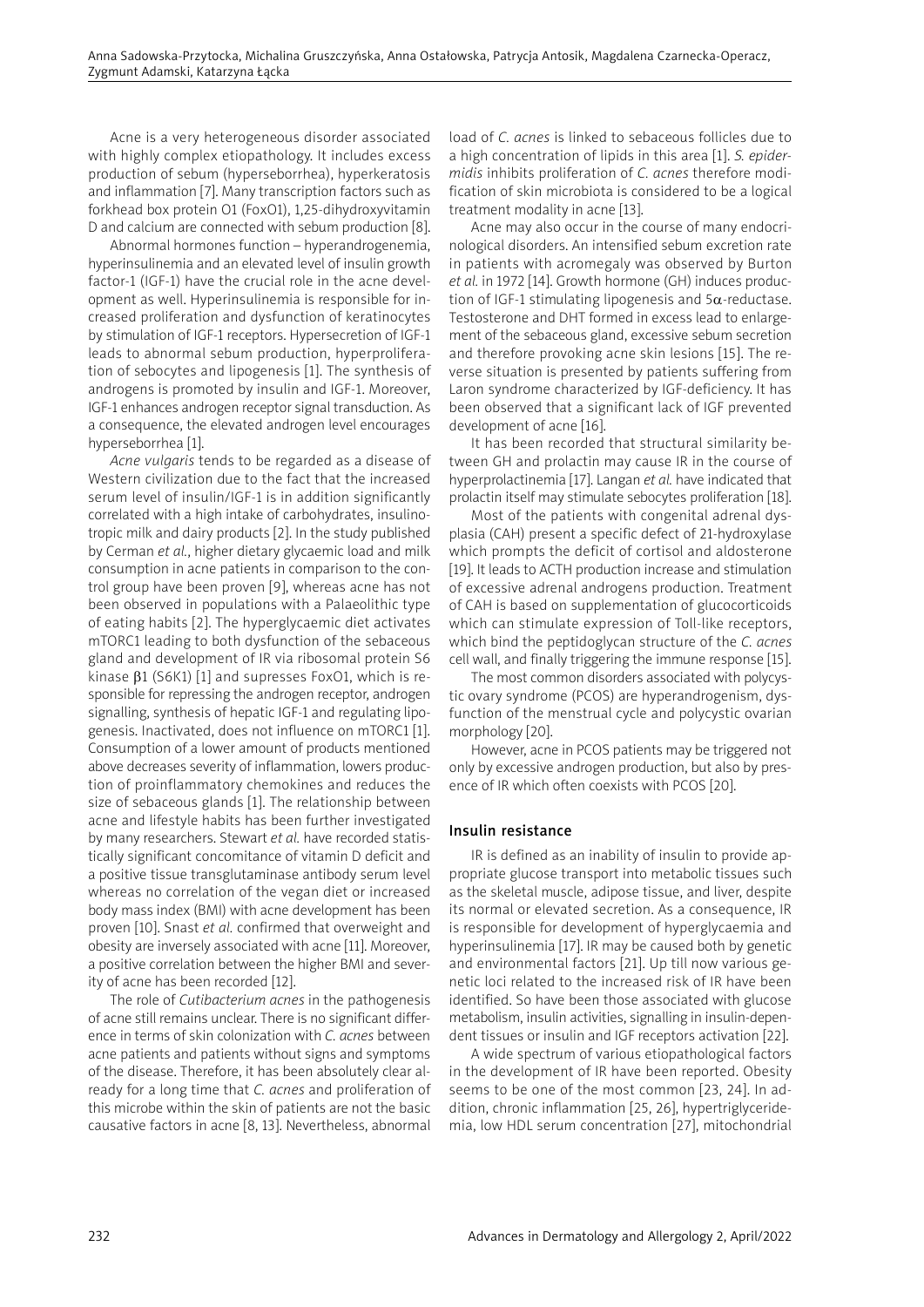dysfunction [28], gut microbiota [29], the excess activity of antagonistic hormones such as cortisol, glucagon, thyroid hormones seems to play a significant role [17]. The high risk of developing IR and hyperinsulinemia is associated with certain living habits such as smoking [30], and a high intake of milk and carbohydrates [2].

IR is included as a component of the metabolic syndrome [31] and it is an independent risk factor for cardiovascular diseases [28, 32], type 2 diabetes [26, 32] and non-alcoholic fatty liver disease [33]. It may coexist also with impaired glucose tolerance or hypertension [17]. IR is also associated with the whole variety of endocrine disorders such as acromegaly, hyperprolactinemia, hypercortisolism, hypopituitarism, hyper- and hypothyroidism, primary hyperparathyroidism, pheochromocytoma, primary aldosteronism, congenital adrenal hyperplasia (CAH), PCOS and hypogonadism [17].

Diagnostics of IR is rather complicated. Euglycemic metabolic clamp described by R. A. DeFronzo, J. D. Tobin and R. Andres in 1979 is regarded to be the golden standard. It requires constant intravenous infusions of insulin to suppress the function of B-cells, in parallel to intravenous glucose infusion administered to achieve the status of euglycaemia. The amount of infusions corresponds with glucose uptake by peripheral tissues. Insulin resistance is calculated based on the number of glucose infusates provided and body weight. Euglycemic metabolic clamp enables assessment of peripheral tissue as well as B-cell sensitivity to insulin [34, 35]. Unfortunately the clinical value of this methodology is limited due to its complexity.

Homeostasis Model Assessment (HOMA) is generally one of the basic and frequently used methods in terms of IR diagnostics. This method is based on evaluation of serum levels of both fasting glucose and insulin. D. R. Matthews *et al.* have proposed to collect three blood samples in 5 min' intervals in order to improve the quality of results obtained [34, 35]. Further an "insulin × glucose/22.5" formula of calculation is recommended. Unfortunately a standardised cut-off value is still not established and therefore we are facing significant difficulties using HOMA methodology in our clinical practice. Geloneze *et al.* have identified the cut-off values above 2.7 HOMA1-IR and above 1.8 HOMA2-IR [36]. For the study on the Polish population, Szurkowska *et al.* have considered IR cut-off values as above 2.1 HOMA-IR [37]. Gayoso-Diz *et al.* in their study have suggested that the cut-off value should be established in relation to the age and gender of investigated patients [38].

Another widely-used method is the Quantitative Insulin Sensitivity Check Index (QUICKI). It considers fasting insulin and glucose serum level measurements as well and a significant correlation with glucose clamp has been proven [3]. Unfortunately different cut-off values are being set by different laboratories due to various methodology applied for insulin serum level measurements [39]. Matsuda index considers not only fasting glucose and insulin serum level measurements, but also their mean concentrations during the oral glucose tolerance test (OGTT) measured 120 min and 180 min from the 75 g glucose consumption. In this case both hepatic and peripheral tissues' sensitivity to insulin is being evaluated [39].

McAuley *et al.* have proposed a different type of measurements to diagnose IR in the general population. According to the authors, serum levels of fasting insulin and triglycerides provide the best predictive value [40].

A wide range of methods available to select from may also be responsible for certain difficulties in the process of IR diagnostics. HOMA-IR, despite its wide application in scientific research and significant correlation with the glucose clamp, presents a relatively limited importance in the clinical practice due to unclear standardized cut-off values. There are no typical clinical symptoms of IR. Regardless of a strong correlation between metabolic syndrome and IR, patients with normal BMI may also suffer from IR [41].

# Relationship between acne and insulin resistance

As mentioned above, acne seems to be strongly associated with IR [1] but the role of IR in the pathogenesis of acne is still not clearly understood. High glycaemia induces both synthesis and secretion of insulin, which encourages ovaries and adrenal glands to produce androgens. It can also lower the serum level of sex hormonebinding globulin (SHBG) and therefore strongly intensify androgen activity and facilitate development of acne [42]. Insulin also decreases IGF-1 binding protein, which causes a significant rise of the free IGF-1 serum level [15]. Smith *et al.* have demonstrated that IGF-1 stimulates lipogenesis in SEB-1 sebocytes through activation of the Phosphoinositide 3-kinase (PI3-K)/Akt pathway, which leads to the enhanced expression of sterol regulatory element-binding protein-1 (SREBP-1) [43].

In patients with acne, an increased mTORC1 activity has been detected, which is strongly associated with IR, obesity, type 2 diabetes and cancers such as melanoma and prostate cancer [2]. IR seems to be induced via insulin receptor substrate-1 phosphorylation due to the activation of S6K1 kinase related to an increased activity of mTORC1. Also, a significant correlation between a decreased expression of insulin, IGF-1 and mTORC1 and a reduced prevalence rate of acne has been observed [2].

In case of young males, IR in the course of acne has been reported in the literature. Nagpal *et al.* have noticed a significant correlation between HOMA-IR value and acne development. However, no statistically significant difference between HOMA-IR value, metabolic syndrome and acne severity has been observed [44].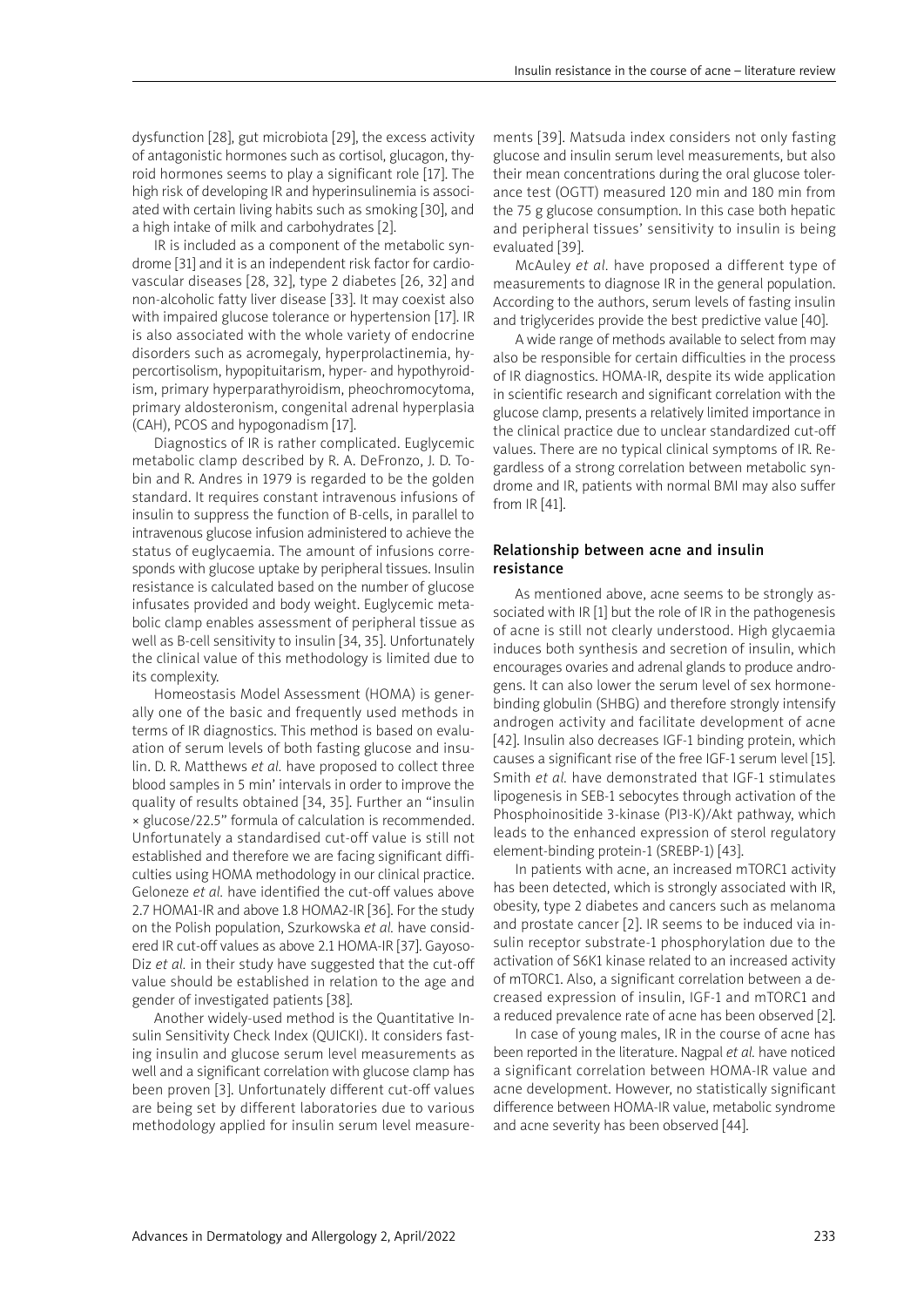In the study of Del Prete *et al.* performed in the male population of acne patients, a significant correlation between the acne score and HOMA-IR has been noticed, with exclusion of any possible impact of the abnormal androgenic profile, evaluated based on measurements of serum levels of free testosterone, total testosterone, dehydroepiandrosterone sulfate (DHEAS) and SHBG. Therefore, it has been concluded that acne might have been caused only by hyperinsulinemia, and not by intensified androgen activity [45]. Kartal *et al.* have reported that IR is a risk factor for acne which is independent of hyperandrogenemia as well [46]. Likewise Emiroglu *et al.* have received the results of a significantly higher HOMA value in male and female acne patients (HOMA = 2.87), and the value suggested that the IR had already developed [16]. Whereas Cerman *et al.* have found lower adiponectin levels in acne patients [9]. Adiponectin increases insulin sensitivity, and so its deficit is a risk factor for IR development (Table 1).

A significant correlation between HOMA values and the incidence of acne has been reported by Emiroglu *et al.*, Nagpal *et al.* and Del Prete *et al.*

However, some studies have reported no correlation between IR and acne development. Balta *et al.* have found no significant differences in the serum concentrations of fasting blood glucose, fasting insulin and HOMA-IR value between patients suffering from post-adolescent acne and the control group [47]. Cetinözman *et al.* have not concluded any association between severe acne and hyperandrogenemia or insulin resistance as well [48] (Figure 1).

# Treatment of acne

Treatment methods depend on the clinical features and variants of acne [49]. Severity of acne and previous treatment have an influence on modality of the therapy as well. Some patients may be satisfied with topical treatment only, however, systemic treatment or both methods combined usually bring more satisfactory effects.

In the treatment of comedonal acne, topical retinoid is recommended. Adapalene is preferred over tretinoin or isotretinoin [49]. Azelaic acid (AA) and benzoyl peroxide (BPO) can be considered as well [49] due to their comedolytic and antibacterial properties [50–52]. Moreover, AA can be used during pregnancy and breastfeeding [53], whereas adapalene and BPO may prompt photosensitivity and skin irritations, therefore should be used with caution [54].

Mild to moderate papulopustular acne can also be treated with topical medications. The combinations of adapalene + BPO or BPO + clindamycin are strongly recommended. The monotherapy of AA, BPO or topical retinoid may be prescribed as well. Topical antibiotic + tretinoin or systemic antibiotic + adapalene therapies can be induced, however, each antibiotic prescription should be well considered due to the potential risk of antibiotic resistance development in local *C. acnes* and other cutaneous bacteria including *staphylococci* [49]. Resistance to clindamycin and erythromycin is more common than resistance to tetracyclines [49]. Despite the side effect of photosensitivity, doxycycline and lymecycline are recommended, however their use is limited to the period of 3 months [49].

Severe papulopustular, nodular and conglobate acne requires oral isotretinoin as the first-choice treatment [49]. Retinoids lower sebum production by affecting retinoids acid receptors (RARs) [55]. They also have comedolytic properties and suppress formation of new lesions [51]. By stimulating the expression of p53, retinoids lead to an increased serum level of IGF binding protein 3 and reduced androgen and IGF-1 receptors formation [56]. Retinoids display anti-inflammatory activity by inhibiting

| Para-<br>meter | Insulin resistance in severe<br>acne vulgaris |                             |            | Dietary glycemic factors,<br>insulin resistance and<br>adiponectin levels in acne<br>vulgaris |                         |         | Insulin resistance and<br>metabolic syndrome in<br>young men with acne |                                |       | Insulin resistance in acne:<br>a new risk factor for men? |                  |       |
|----------------|-----------------------------------------------|-----------------------------|------------|-----------------------------------------------------------------------------------------------|-------------------------|---------|------------------------------------------------------------------------|--------------------------------|-------|-----------------------------------------------------------|------------------|-------|
| Author         | Nazan Emiroglu et al., 2014                   |                             |            | Cerman et al., 2016                                                                           |                         |         | Nagpal et al., 2018                                                    |                                |       | del Prete et al., 2012                                    |                  |       |
| Group          | Patients                                      | Controls                    | $P$ -value | Patients                                                                                      | Controls                | P-value | Patients                                                               | Controls P-value               |       | <b>Patients</b>                                           | Controls P-value |       |
| Number         | 243                                           | 156                         |            | 50                                                                                            | 36                      |         | 100                                                                    | 100                            |       | 22                                                        | 22               |       |
| Gender         | 40.7%<br>males                                | 28.8%<br>males              |            | 44%<br>males                                                                                  | 38.9%<br>males          |         | 100%<br>males                                                          | 100%<br>males                  |       | 100%<br>males                                             | 100%<br>males    |       |
| Age            |                                               | 19.94 ±4.77 19.22 ±0.69     | 0.05       |                                                                                               | 18.8 ±3.2 19.06 ±3.49   | 0.747   | $22.7 + 3.0$                                                           | $23.7 + 3.0$                   | 0.06  | $18.6 \pm 2.5$                                            | $20.2 \pm 3$     | 0.06  |
| <b>BMI</b>     | $22.6 + 2.95$                                 | $22.3 + 3.52$               | 0.05       |                                                                                               | 21.16 ±1.86 21.69 ±1.58 | 0.07    |                                                                        | $22.9 + 4.0$ $23.4 + 3.2$      | 0.37  | $24 + 2.8$                                                | $20.1 \pm 1.5$   | 0.003 |
| Glucose        | $82.91 + 9.8$                                 | $80.26 + 8.4$               | 0.111      | $84 + 7.72$                                                                                   | $83.67 + 8.33$          | 0.849   |                                                                        | $88.2 \pm 8.3$ 84.5 $\pm 11.2$ | 0.008 | $88.9 + 7.8$ $84.3 + 5.9$                                 |                  | 0.03  |
| Insulin        | 14.01 ±11.99 9.12 ±3.55                       |                             | 0.001      | $9.72 + 6.26$                                                                                 | $9.88 \pm 4.3$          | 0.384   | $9.2 \pm 8.5$                                                          | $7.8 \pm 6.8$                  | 0.22  | $10.6 \pm 8.4$                                            | $5.5 \pm 1.4$    | 0.01  |
| <b>HOMA</b>    |                                               | $2.87 + 2.572$ 1.63 + 0.663 | 0.001      | $2.03 + 1.49$                                                                                 | $2.05 + 0.93$           | 0.37    | $2.0 + 1.8$                                                            | $1.7 \pm 2.3$                  | 0.04  | $1.7 + 0.8$                                               | $1.1 \pm 0.3$    | 0.016 |

Table 1. HOMA values in acne patients and controls [9, 16, 44, 45]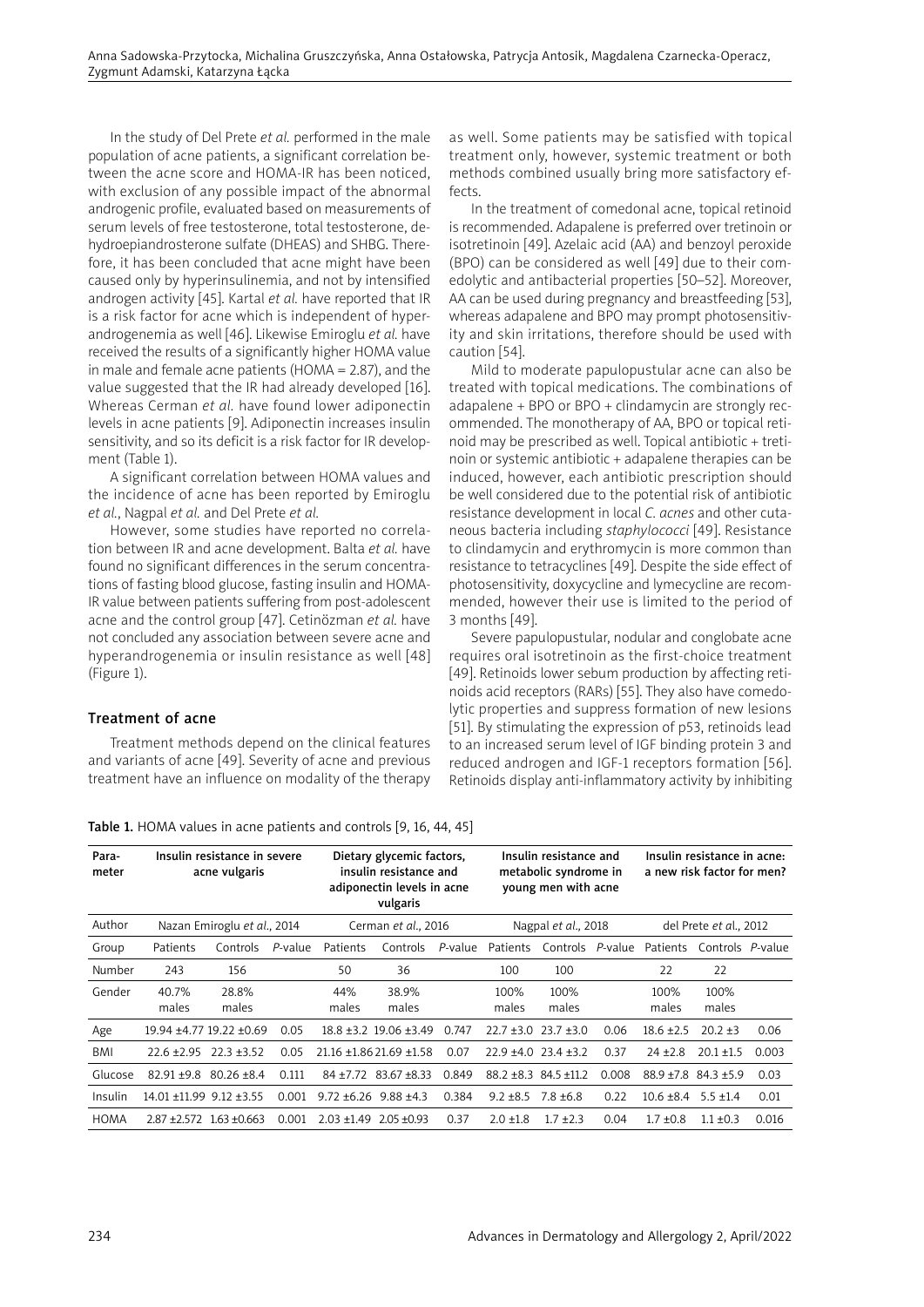secretion of cytokines such as IL-6, IL-12, TNF-α, IFN-γ and TLR-2 production in monocytes [57]. Furthermore they suppress the expression of transcription factor activator protein (AP-1) and vascular cell adhesion molecule-1 gene [57]. Incontrovertible disadvantages of retinoids are side effects. Oral isotretinoin treatment requires periodic assessment of the liver function (liver enzymes, lipidogram) and birth control due to teratogenicity. A study performed by Dikicier has shown that most of the patients give up retinoid treatment due to its side effects [58]. Some researchers have pointed that a small dose of retinoids may boost sebocytes [55]. Soyuduru *et al.* have suggested that 5 months' isotretinoin therapy leads to insulin resistance, and it is not related with age, BMI or lipid levels [59].

Systemic antibiotics with BPO, AA or adapalene are also recommended in the severe acne treatment. Hormonal antiandrogens combined with systemic antibiotics and topical preparations constitute an alternative for women. Oral contraceptive pills (OCPs) increase the level of SHBG which connects with testosterone leading to its inactivation [51]. We cannot unanimously state which progestin type involving chlormadinone acetate, cyproterone acetate, levonorgestrel or desogestrel brings the most satisfactory acne improvement [49].

AA, topical retinoid, adapalene + BPO, low-dose systemic isotretinoin or hormonal treatment may be considered as the maintenance therapy as well [49] (Figure 2).

### Metformin

Metformin has a positive impact on glucose transporter type 4 (GLUT4) by increasing the expression of GLUT4 mRNA [60] and suppressing endocytosis of GLUT4 via AMP-activated protein kinase (AMPK) pathway [61]. Both mechanisms lead to a rise in GLUT4 and therefore insulin sensitivity enhancement, reducing the serum insulin level and its effects. Activation of AMPK inhibits mTORC1 which is upregulated in acneic skin and due to that suppresses sebum overproduction, which is beneficial to acne treatment [57]. Metformin regulates glycaemia not only by affecting liver metabolism, but also by increasing glucose utilization in muscles and adipocytes when elevating the level of glucagon-like peptide-1 (GLP-1) [62]. It can also suppress proinflammatory cytokine secretion and inhibit differentiation of monocytes, which lead to limitation of the inflammation [62]. Metformin reduces high serum levels of IGF-1 and androgen in women with PCOS [63]. As we have mentioned before, IGF-1 stimulates hypersecretion of sebum and therefore promotes development of acne. The obvious contribution of high-glycaemic load diet, milk consumption and lack of physical activity to the development of IR must be considered in the treatment strategy. Modification of lifestyle factors is a significant component of the IR therapy [2, 17, 21].



*SHBG – sex hormone binding globulin, AKT – protein kinase B, mTORC1 – mammalian target of rapamycin kinase 1, SREBP-1 – sterol regulatory element-binding protein 1.*

Figure 1. Correlation between IR and acne

Table 2 presents data regarding to the effectiveness of metformin treatment modality to the patients suffering from *acne vulgaris* [64–67].

All the data presented have demonstrated the effectiveness of metformin as an adjuvant therapy of acne. Only slight gastrointestinal side effects of this type of therapy have been observed.

It seems that only oral treatment with isotretinoin might cause a more significant reduction in GAGS value, however this phenomenon does not apply to PCOS patients. Moreover, metformin, contrary to oral isotretinoin, presents a positive metabolic characteristics.



*RARs – retinoic acid receptors, AMPK – AMP-activated protein kinase, SREBP-1 – sterol regulatory element-binding protein 1, NF-*k*B – nuclear factor*  k*-light-chain-enhancer of activ ated B cells, SHBG – sex hormone binding globulin.*

Figure 2. Classical methods for treatment of acne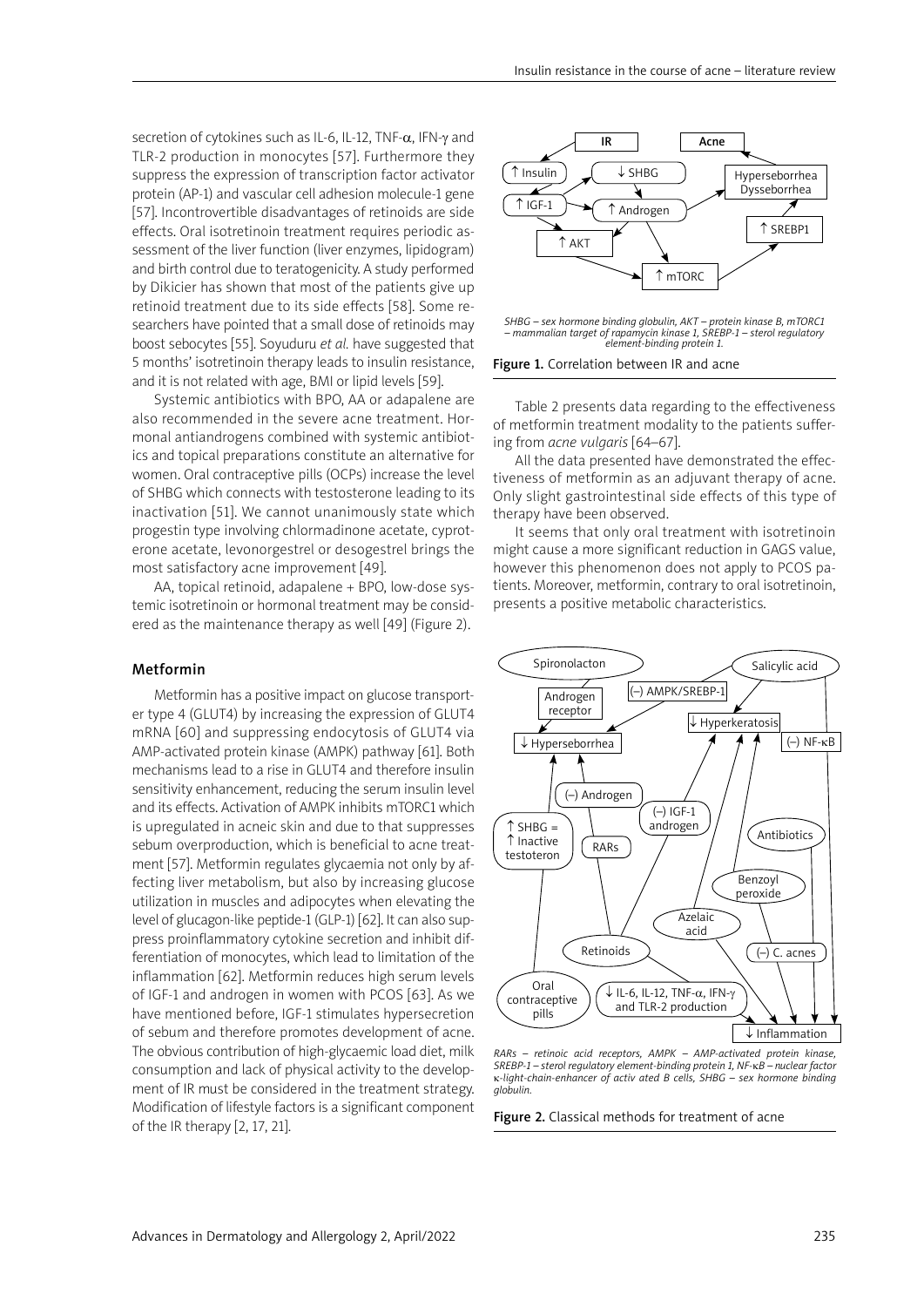| Parameter               | The effect of metformin<br>in the treatment<br>of intractable and<br>late onset acne:<br>a comparison with oral<br>isotretinoin |                                        | Low glycamic diet and<br>metformin therapy: a new<br>approach in male subjects<br>with acne resistant to common<br>treatments |                              | DB-RCT on the efficacy<br>and safety of metformin<br>adjunct to lymecyclie and<br>topical adapalen/BPGel in<br>mod-severe acne |                                                                | Metformin as an adjunct<br>therapy for the treatment<br>of moderate to severe acne<br>vulgaris a randomized<br>open-labeled study |                                                                                    |  |
|-------------------------|---------------------------------------------------------------------------------------------------------------------------------|----------------------------------------|-------------------------------------------------------------------------------------------------------------------------------|------------------------------|--------------------------------------------------------------------------------------------------------------------------------|----------------------------------------------------------------|-----------------------------------------------------------------------------------------------------------------------------------|------------------------------------------------------------------------------------|--|
| Author, date            |                                                                                                                                 | Behrangi et al., 2019                  | G. Fabbrocini et al., 2016                                                                                                    |                              | Nina Gabaton, 2016                                                                                                             |                                                                | Robinson et al., 2019                                                                                                             |                                                                                    |  |
| Group                   | Metformin                                                                                                                       | Isotretinoin                           | Metformin                                                                                                                     | Controls                     | Metformin                                                                                                                      | Controls                                                       | Metformin                                                                                                                         | Controls                                                                           |  |
| Number.<br>gender       | 35<br>females                                                                                                                   | 35 females                             | 10 males                                                                                                                      | 10 males                     | 20 M/F                                                                                                                         | 20 M/F                                                         | 42                                                                                                                                | 42                                                                                 |  |
| Age                     |                                                                                                                                 | $32.2 + 4.3$                           | $17 - 24(19.5)$                                                                                                               |                              | $16 - 45$                                                                                                                      |                                                                |                                                                                                                                   |                                                                                    |  |
| Medications<br>provided | Metformin<br>$2 \times 500$<br>mg                                                                                               | Isotretinoin<br>$1 \times 20$ mg       | Metformin<br>$2 \times 500$ mg<br>Hypocaloric diet<br>Azelaic acid,<br>nicotinamid                                            | Azelaic acid,<br>nicotinamid | Metformin<br>Adapalen/<br><b>BPGel</b><br>Lymecycline<br>6 weeks                                                               | Placebo<br>Adapalen/<br><b>BPGel</b><br>Lymecycline<br>6 weeks | Metformin<br>$1 \times 850$ mg<br>Tetracycline<br>250 mg<br><b>BPGel 2.5%</b>                                                     | Tetracycline<br>250 mg<br><b>BPGel 2.5%</b>                                        |  |
| Time                    | 6 months                                                                                                                        |                                        | 6 months                                                                                                                      |                              | 18 weeks                                                                                                                       |                                                                | 12 weeks                                                                                                                          |                                                                                    |  |
| Acne T°                 | $GAGS =$<br>31.9                                                                                                                |                                        | $GAGS = 34.1$ $GAGS = 25.1 \pm 8.9$ $GAGS = 24.9 \pm 7.6$                                                                     |                              |                                                                                                                                |                                                                |                                                                                                                                   |                                                                                    |  |
| Acne<br>improval        | GAGS<br>$= 24.6$ ,<br>PCOS-<br>$GAGS =$<br>13.5                                                                                 | $GAGS = 13.3$<br>PCOS-GAGS<br>$= 24.2$ | $GAGS = 14.1$<br>±10.4                                                                                                        | $GAGS = 19.4$<br>±7.4        | Higher<br>reduction of the<br>inflammatory<br>and total lesion<br>count<br>Lower global<br>severity score                      |                                                                | CADI index<br>reduce of 4.82<br><b>Total lesions</b><br>counts<br>reduction of<br>71.4%                                           | CADI index<br>reduce of<br>4.22<br>Total lesion<br>counts<br>reduction<br>of 65.3% |  |
| Extra effects           | Increased<br>HDL.<br>decreased<br>LDL, FBS                                                                                      | Increased<br>AST, ALT,<br>bilirubin    | Increased HDL<br>Decreased<br>HOMA-IR                                                                                         |                              | Self-limited<br>systemic<br>adverse events<br>(diarrhea,<br>flatulence,<br>headache,<br>epigastric pain)                       |                                                                | Gastrointestinal<br>symptoms in<br>31.7%                                                                                          |                                                                                    |  |

Table 2. Review of the effectiveness of metformin treatment in acne vulgaris patients [64–67]

Metformin does play a role not only in cutaneous disorders linked with hyperinsulinemia and hyperandrogenism such as acne or hirsutism, but also the treatment of acanthosis nigricans, eruptive xanthomas, hidradenitis suppurativa, psoriasis or skin cancers is proposed [68]. For hyperpigmentary lesions topical preparations of metformin could be applied [68]. Topical formulation throughout local suppression of the mTORC1 overexpression seems to be effective in the treatment of acne lesions in the future as well [69].

## Conclusions

In our review paper a specific and possible relationship between acne development and IR has been presented on the basis of updated literature data. Increased mTORC1 signalling observed in both conditions mentioned above, seems to be an important factor and perhaps should be considered in the complex structure of treatment strategy in patients suffering from acne. Also, IR might be a possible causative factor of resistance to a standard acne therapy in our clinical practice. Moreover, oral treatment with isotretinoin may induce IR, which might be responsible for relapses of acne after discontinuation of systemic isotretinoin therapy. Acne should be obviously considered to be a systemic disease, which requires a complex and personalised therapy. Metformin seems to be an effective and interesting therapeutic modality for patients with acne. Treatment with metformin not only reduces GAGS value, stabilisation of the lipid profile, as well as serum glucose and insulin levels have also been recorded. Therefore it seems to be important to consider metformin to be not only an adjuvant medication in the treatment of acne, but also an element of the preventive approach in terms of relapses of the disease. Obviously further studies including a bigger population of patients are required in order to prove this therapeutic modality to be an effective and safe element or alternative therapy in the daily, dermatological, clinical practice.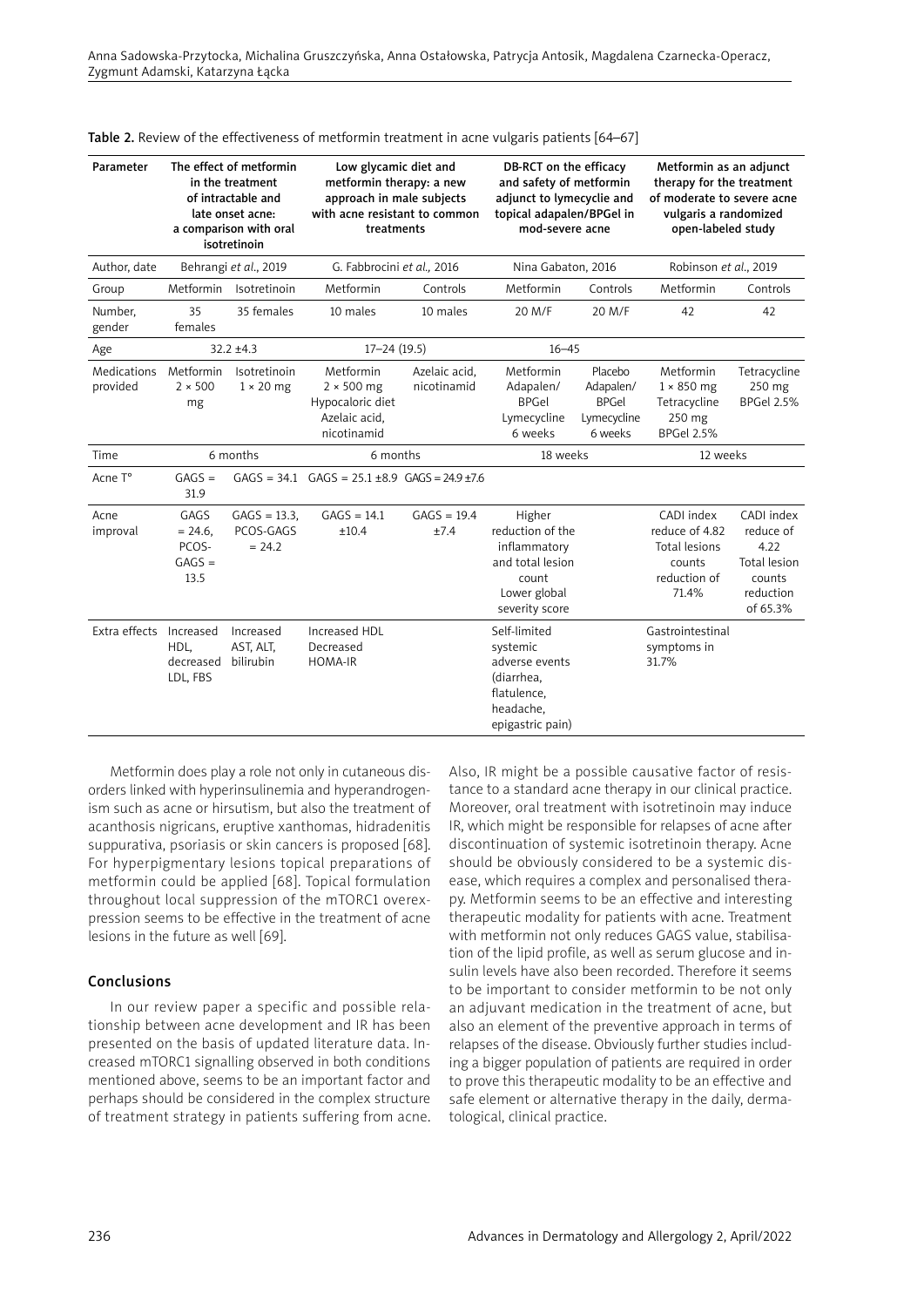# Conflict of interest

The authors declare no conflict of interest.

#### References

- 1. Napolitano M, Megna M, Monfrecola G. Insulin resistance and skin diseases. Sci World J 2015; 2015: 479354.
- 2. Melnik BC. Acne vulgaris: the metabolic syndrome of the pilosebaceous follicle. Clin Dermatol 2018; 36: 29-40.
- 3. Katz A, Nambi SS, Mather K, et al. Quantitative insulin sensitivity check index: a simple, accurate method for assessing insulin sensitivity in humans. J Clin Endocrinol Metabol 2000; 85: 2402-10.
- 4. Gupta A, Sharma YK, Dash KN, et al. Quality of life in acne vulgaris: relationship to clinical severity and demographic data. Indian J Dermatol Venereol Leprol 2016; 82: 292-7.
- 5. Auffret N, Claudel JP, Leccia MT, et al. AFAST Adult Female Acne Scoring Tool: an easy-to-use tool for scoring acne in adult females. J Eur Acad Dermatol Venereol 2016; 30: 824-8.
- 6. De Sousa VD. New and emerging drugs for the treatment of acne vulgaris in adolescents. Expert Opin Pharmacother 2019; 20: 1009-24.
- 7. Tan JKL, Stein Gold LF, Alexis AF, et al. Current concepts in acne pathogenesis: pathways to inflammation: insulin resistance and skin diseases. Semin Cutan Med Surg 2018; 37: 60-2.
- 8. Mwanthi M, Zaenglein AL. Update in the management of acne in adolescence. Curr Opin Pediatr 2018; 30: 492-8.
- 9. Çerman AA, Aktaş E, Altunay İK, et al. Dietary glycemic factors, insulin resistance, and adiponectin levels in acne vulgaris. J Am Acad Dermatol 2016; 75: 155-62.
- 10. Stewart TJ, Bazergy C. Hormonal and dietary factors in acne vulgaris versus controls. Dermatoendocrinology 2018; 10: e1442160.
- 11. Snast I, Dalal A, Twig G, et al. Acne and obesity: a nationwide study of 600,404 adolescents. J Am Acad Dermatol 2019; 81: 723-9.
- 12. Seleit I, Bakry OA, Abdou AG, et al. Body mass index, selected dietary factors, and acne severity: are they related to in situ expression of insulin-like growth factor-1? Anal Quantitative Cytopathol Histopathol 2014; 36: 267-78.
- 13. Dréno B, Pécastaings S, Corvec S, et al. Cutibacterium acnes (Propionibacterium acnes) and acne vulgaris: a brief look at the latest updates. J Eur Acad Dermatol Venereol 2018;  $32.5 - 14$
- 14. Burton JL, Libman LJ, Cunliffe WJ, et al. Sebum excretion in acromegaly. Br Med J 1972; 12: 406-8.
- 15. Arora MK, Yadav A, Saini V. Role of hormones in acne vulgaris. Clin Biochem 2011; 44: 1035-40.
- 16. Emiroğlu N, Cengiz FP, Kemeriz F. Insulin resistance in severe acne vulgaris. Adv Dermatol Allergol 2015; 32: 281-5.
- 17. Rogowicz-Frontczak A, Majchrzak A, Zozulińska-Ziółkiewicz D. Insulin resistance in endocrine disorders – treatment options. Endokrynol Pol 2017; 68: 334-51.
- 18. Langan EA, Hinde E, Paus R. Prolactin as a candidate sebotrop(h)ic hormone? Exp Dermatol 2018; 27: 729-36.
- 19. Nermoen I, Husebye ES, Myhre AG, et al. Classic congenital adrenal hyperplasia. Tidsskr Nor Laegeforen 2017; 137: 540-3.
- 20. Mohammad MB, Seghinsara AM. Polycystic ovary syndrome (PCOS), diagnostic criteria, and AMH. Asian Pacific J Cancer Prev 2017; 18: 17-21.
- 21. Archer AE, Von Schulze AT, Geiger PC. Exercise, heat shock proteins and insulin resistance. Philosophical Transactions

of the Royal Society of London. Series B: Biological Sciences 2018; 373.

- 22. Kalupahana NS, Moustaid-Moussa N, Claycombe KJ. Immunity as a link between obesity and insulin resistance. Mol Aspects Med 2012; 33: 26-34.
- 23. Brown AE, Walker M. Genetics of insulin resistance and the metabolic syndrome. Curr Cardiol Rep 2016; 18: 75.
- 24. Barazzoni R, Gortan Cappellari G, Ragni M, et al. Insulin resistance in obesity: an overview of fundamental alterations. Eat Weight Disord 2018; 23: 149-57.
- 25. Matulewicz N, Karczewska-Kupczewska M. Insulin resistance and chronic inflammation. Postepy Hig Med Dosw 2016; 70: 1245-58.
- 26. Glass CK, Olefsky JM. Inflammation and lipid signalling in the etiology of insulin resistance. Cell Metabolism 2012; 15: 635-45.
- 27. Li N, Fu J, Koonen DP, et al. Are hypertriglyceridemia and low HDL causal factors in the development of insulin resistance? Atherosclerosis 2014; 233: 130-8.
- 28. Kim J, Wei Y, Sowers JR. Role of mitochondrial dysfunction in insulin resistance. Circ Res 2008; 102: 401-14.
- 29. Caricilli AM, Saad MJA. The role of gut microbiota on insulin resistance. Nutrients 2013; 5: 829-51.
- 30. Haj Mouhamed D, Ezzaher A, Neffati F, et al. Effect of cigarette smoking on insulin resistance risk. Ann Cardiol Angéiol 2016; 65: 21-5.
- 31. Grundy SM, Brewer Jr HB, Cleeman JI, et al. Definition of metabolic syndrome. Arterioscler Thromb Vasc Biol 2004; 24: e13-8.
- 32. Lebovitz HE. Insulin resistance: definition and consequences. Exp Clin Endocrinol Diabetes 2001; 109 Suppl 2: S135-48.
- 33. Asrih M, Jornayvaz FR. Metabolic syndrome and nonalcoholic fatty liver disease: is insulin resistance the link? Mol Cell Endocrinol 2015; 418: 55-65.
- 34. Ferrannini E, Mari A. How to measure insulin sensitivity. J Hypertens 1998; 16: 895-906.
- 35. Bonora E, Targher G, Alberiche M, et al. Homeostasis model assessment closely mirrors the glucose clamp technique in the assessment of insulin sensitivity: studies in subjects with various degrees of glucose tolerance and insulin sensitivity. Diabetes Care 2000; 23: 57-63.
- 36. Geloneze B, Vasques AC, Stabe CF, et al. HOMA1-IR and HOMA2-IR indexes in identifying insulin resistance and metabolic syndrome – Brazilian Metabolic Syndrome Study. Arq Brasil Endocrinol Metabol 2009; 53: 281-7.
- 37. Szurkowska M, Szafraniec K, Gilis-Januszewska A, et al. Wskaźniki insulinooporności w badaniu populacyjnym i ich wartość predykcyjna w określeniu zespołu metabolicznego. Przegl Endokrynol 2005; 59: 743-51.
- 38. Gayoso-Diz P, Otero-Gonzalez A, Rodriguez-Alvarez MX, et al. Insulin resistance index (HOMA-IR) levels in a general adult population: curves percentile by gender and age. The EPRICE study. Diabetes Res Clin Practise 2011; 94: 146-55.
- 39. Gutch M, Sukriti Kumar S, Razi SM, et al. Assessment of insulin sensitivity/resistance. Indian J Endocrinol Metab 2015; 19: 160-4.
- 40. McAuley KA, Williams SM, Mann JI, et al. Diagnosing insulin resistance in the general population. Diabetes Care 2001;  $24.460 - 4$
- 41. Szosland K, Lewiński. A In quest for method of insulin resistance assessment in everyday clinical practice – insulin resistance indices. Diabetes Metab Syndr 2016; 10: 120-5.
- 42. Lakshmi C. Hormone therapy in acne. Indian J Dermatol Venereol Leprol 2013; 79: 322-37.